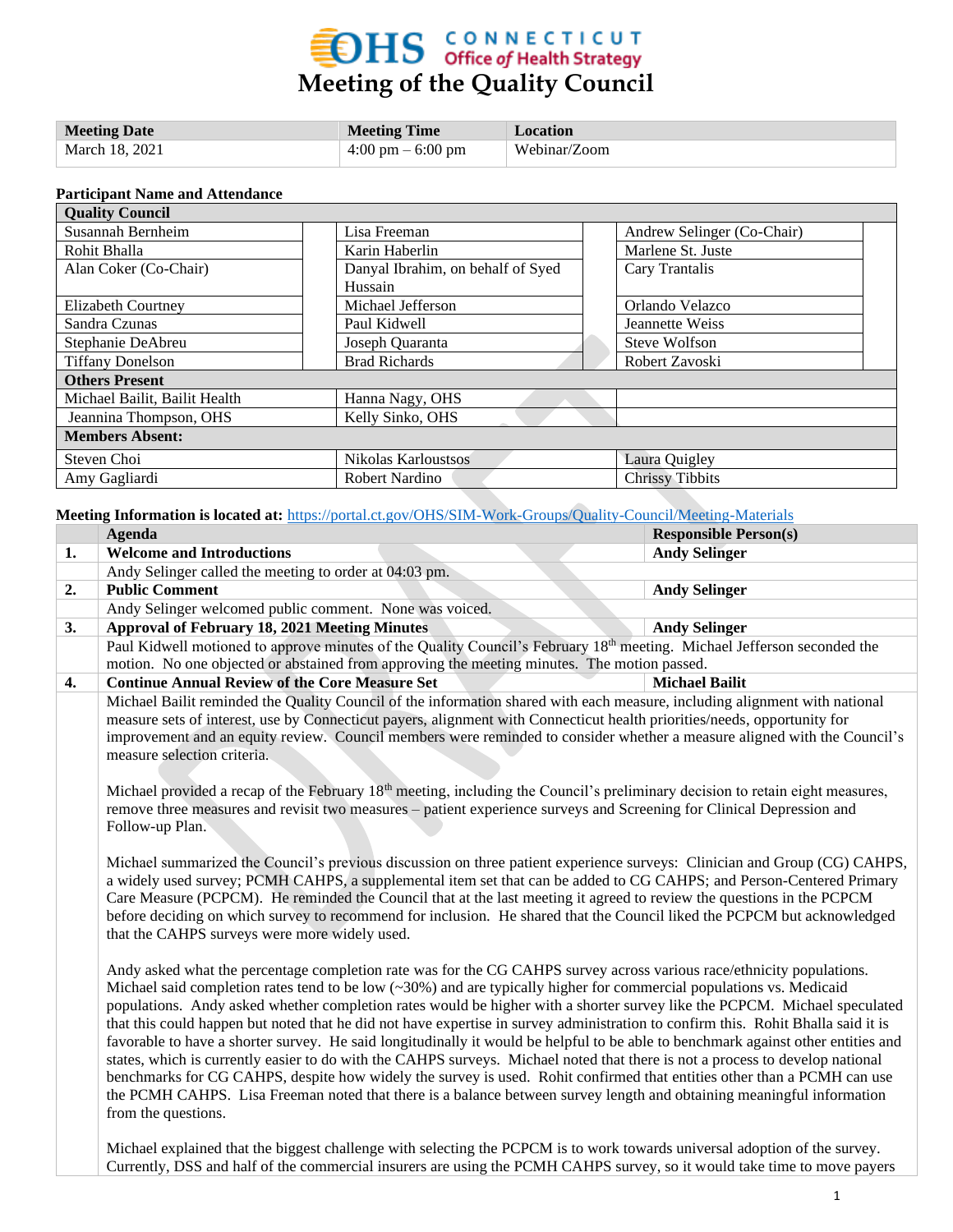### **OHS** CONNECTICUT **Meeting of the Quality Council**

and contracting partners to the PCPCM. Brad Richards suggested signaling that the Council is interested in adopting the PCPCM next year and retaining PCMH CAHPS. This would provide payers with additional time to prepare for implementing the survey. Joe Quaranta asked if it was possible to provide an option to select either the PCMH CAHPS or PCPCM if they are not using either survey now. He added that this would allow some payers and providers to begin using the PCPCM now, if they are ready, and can provide some data on the feasibility of adopting the survey. Michael shared that another option is to retain PCMH CAHPS and request a payer and provider to pilot the PCPCM. Karin Haberlin supported Michael's suggestion, highlighting issues related to survey fatigue. She spoke in favor of retaining the CAHPS survey.

Rob Zavoski noted that he selected the CAHPS survey in the past for Medicaid because there weren't other options available. He spoke in favor of the PCPCM and the pilot idea. Lisa Freeman asked for clarification on what would need to be done during the pilot. Michael explained the pilot would generate data for provider and payer organizations on how to operationalize the measure and whether the measure provides actionable data to improve care. It would ideally consist of one or two payers and a few provider organizations that are not already using a CAHPS survey. This would ideally be done in 2021 so that the Quality Council can review results when it meets in 2022.

Rohit Bhalla confirmed that the PCPCM does not include questions specific to respondent demographic information and requested that these questions be included for the pilot. He noted that these surveys are often rare opportunities to obtain information on patient perceptions of health. He advocated for the CAHPS survey because it includes these questions, and because benchmark data may be available nationally. Orlando Velazco asked if it was possible to do a study as part of the pilot using the CAHPS as a control group and the PCPCM as an intervention group. Steve Wolfson noted that the CAHPS survey is too long and he did not see providers using the survey.

#### **Recommendation**: Retain PCMH CAHPS.

**Next Steps**: The Quality Council will pursue a pilot of the PCPCM and research how to collect demographic information with the survey. Provider and payer organizations of the Quality Council will consider if they are interested in volunteering to be part of the pilot.

Michael Bailit summarized the Council's previous discussion on Screening for Clinical Depression and Follow-up Plan, explaining that the Council was revisiting the measure because it ran out of time during the February meeting before making a final decision on the measure's status. Michael explained that this measure did not define what was a positive screen and only provided broad guidelines for what constitutes a follow-up plan. Andy Selinger confirmed that there was no standard way to code for a positive screen. Michael added that some elements of a follow-up plan can be picked up through a claim, but others need to be obtained through a clinical record.

Joe Quaranta spoke in favor of a depression-focused measure. He expressed concern with a screening and follow-up measure because of the burden associated with collecting clinical data. He advocated for a depression screening measure without followup, noting that rates of screening are low and sometimes in the single digit range. Joe added that the current behavioral health resources are limited and should be focused on screening for depression, which can then be used to advocate for more resources to implement interventions. Steve Wolfson, Lisa Freeman and Rob Zavoski agreed with Joe. Marlene St. Juste said that she understood that the follow-up is component is challenge but expressed concern with screening patients without having adequate resources to provide them with treatment. Orlando Velazco noted that a measure that focuses on the use of the PHQ-2 could be helpful screener, but deferred to provider representatives to judge the viability of the idea.

Andy Selinger shared two CPT codes for brief behavioral health screenings that could help capture information for this measure. Rob Zavoski noted that some payers (including CT and MA Medicaid) have added a modifier that identifies whether screens are positive or negative, which could help provide information on screening results. Michael Bailit asked payer representatives on the Council to research whether they use modifiers as Rob described. Andy recommended reaching out to SAMHSA for guidance on behavioral health screens.

#### **Recommendation**: Remove measure.

**Next Steps**: Research a depression screening-only measure.

The Quality Council continued its review of the Core Measure Set:

- Depression Remission at Twelve Months
	- o Michael explained that other states de-prioritized remission and response measures to focus on getting followup visits after a positive depression screen. He recommended not retaining this measure given that the Council recommended dropping Screening for Clinical Depression and Follow-up Plan. Several Council members agreed with Michael.
	- o **Recommendation**: Remove measure.
	- Depression Response at Twelve Months Progress Towards Remission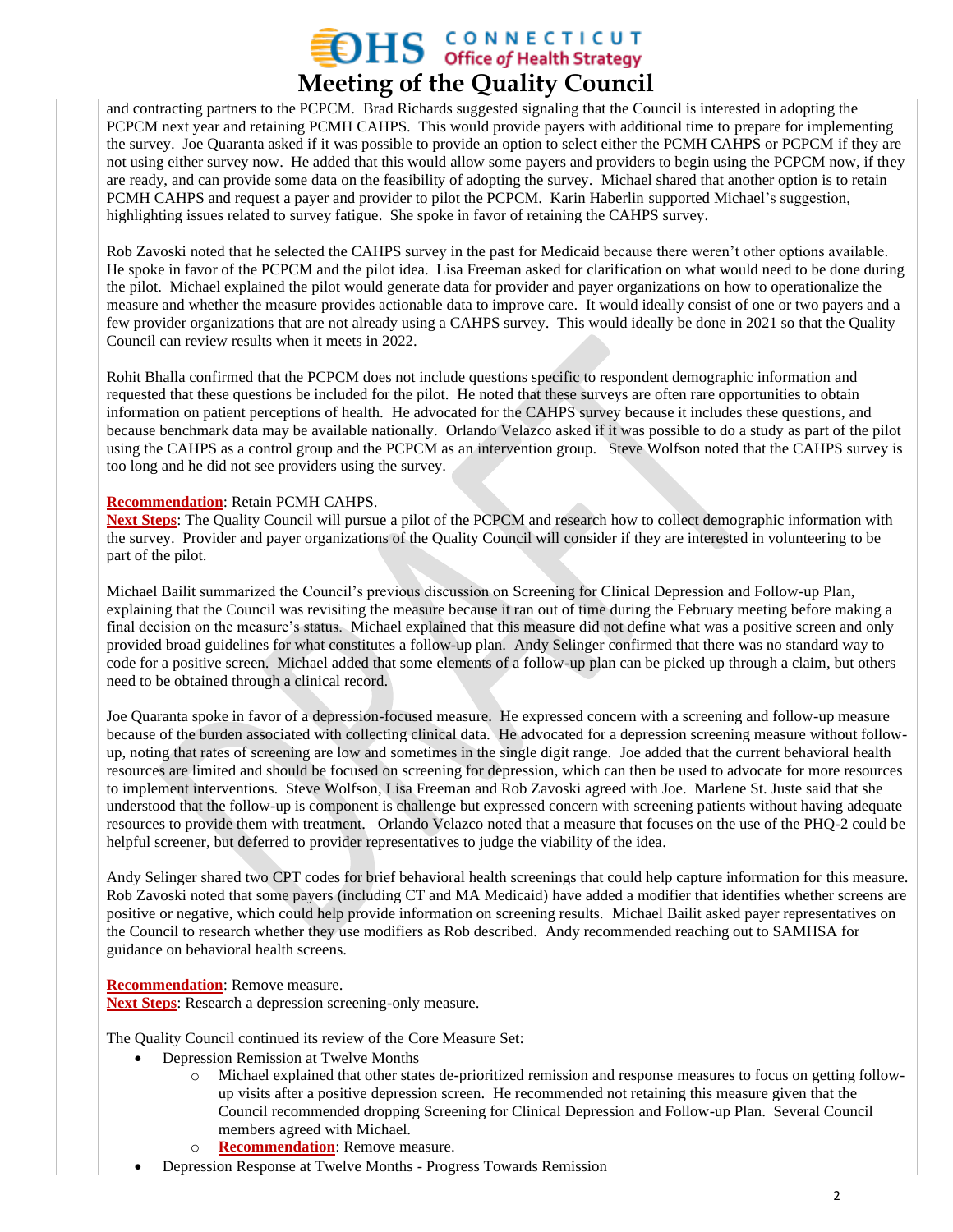## $\mathbf{H}\mathbf{S}$  CONNECTICUT **Meeting of the Quality Council**

- o **Recommendation**: Remove measure.
- Child and Adolescent Major Depressive Disorder: Suicide Risk Assessment
	- Michael Bailit explained that this measure tends to have a small denominator.
		- o Elizabeth Courtney said that in light of the COVID-19 pandemic and associated mental health impact on students, depression is well documented. She added that there is pressure for PCPs to be more proactive about suicide risk. Michael clarified that this measure is not specific to primary care.
		- o Joe Quaranta said it is standard to perform a suicide risk assessment if there is a diagnosis of depression. He expressed concern about capturing data for this measure because of its reliance on clinical data. He was unsure if there was a specific code for suicide risk assessment.
			- Andy Selinger agreed with Joe Quaranta, noting that this measure would require chart review.
			- Joe Quaranta suggested looking into G8932 as an option for coding suicide risk assessment.
		- o Michael Bailit highlighted that there is a larger quality measurement infrastructure issue, specifically how to migrate towards measures that are derived from EHR data. This is where measurement is moving nationally, and is a topic for the Council to discuss after it completes its annual review.
		- o **Recommendation**: Remove measure.
- Behavioral health screening (pediatric, Medicaid-only, custom measure)
	- o Michael Bailit asked the Council if it wished to include a Medicaid-only measure and a measure that is not specified in the Core Measure Set.
	- o Rob Zavoski explained the origins of this measure from when he was at Medicaid. He noted that Medicaid is requiring screening children annually (developmental screening in children and behavioral health screening in adolescents) and including a modifier for those who pass or fail their screens so that there is follow-up in one year. If there are two positive screens in a row, children and adolescents are to be referred to services. He agreed that the measure was specific to Medicaid and not appropriate for the Core Measure Set.
	- o Alan Coker highlighted that if we exclude a Medicaid-specific measure, we may not capture data on lowincome and minority populations.
	- o Michael Bailit recommended retaining the measure as a Medicaid-only measure. Joe Quaranta noted that the Council would be revising the topic of a depression screening-only measure at the next meeting.
	- o **Recommendation**: Retain measure as Medicaid-only.
- Follow-Up Care for Children Prescribed ADHD Medication
	- Elizabeth Courtney asked why rates were low for this measure. Marlene St. Juste said she thought it was an issue with reporting. Patients have to come back for a follow-up visit in order to receive medications.
	- o Rob Zavoski agreed with Marlene, noting that children are prescribed in one location but follow-up often occurs in another location. He added that many stimulant medications are associated with loss of appetite, so providers should pay special attention to a child's weight as well.
	- o Michael Bailit noted that performance on this measure was low in absolute terms and also relative to other states. Rob Zavoski added that that this could be because the Northeast has the highest rate of behavioral health providers, so children may be returning to other sites of care for their follow-up.
	- o Joe Quaranta said the measure specifications stated that follow-up had to be with the prescribing clinician and occur within 30 days. He spoke in favor of the measure, noting that there are several actionable ways to improve performance.
	- Michael Bailit shared that RI removed this measure because intermittent use of ADHD medication is clinically inappropriate. MA removed the measure because of concerns that physicians might prescribe medications for longer than needed to meet the measure (i.e., gaming the measure). Joe Quaranta did not think either of these concerns were appropriate based on how the measure specifications are written.
	- o Lisa Freeman, Andy Selinger, Steve Wolfson and Alan Coker spoke in favor of retaining the measure.
	- o Rob Zavoski shared he would favor the measure more if it reflected actual practice better, specifically if follow-up did not need to occur with the prescribing provider. Michael Bailit said this is a limitation of the measure, but the measure overall may do more good than harm.
	- o Joe Quaranta added that there is power in this measure because it can accurately capture follow-up for a behavioral health condition. This measure could serve as a gateway for other behavioral health measures. Lisa Freeman and Andy Selinger agreed with Joe.
	- o **Recommendation**: Retain measure.
- Metabolic Monitoring for Children and Adolescents on Antipsychotics
	- o Michael Bailit noted that this measure would likely also have small denominators because not many children are on antipsychotics.
	- o Andy Selinger explained in response to a question that metabolic monitoring included blood sugar and cholesterol. Lisa Freeman asked how metabolic monitoring impacts children on antipsychotics. Michael Bailit said the monitoring was to look for medical side effects of being on antipsychotic medications.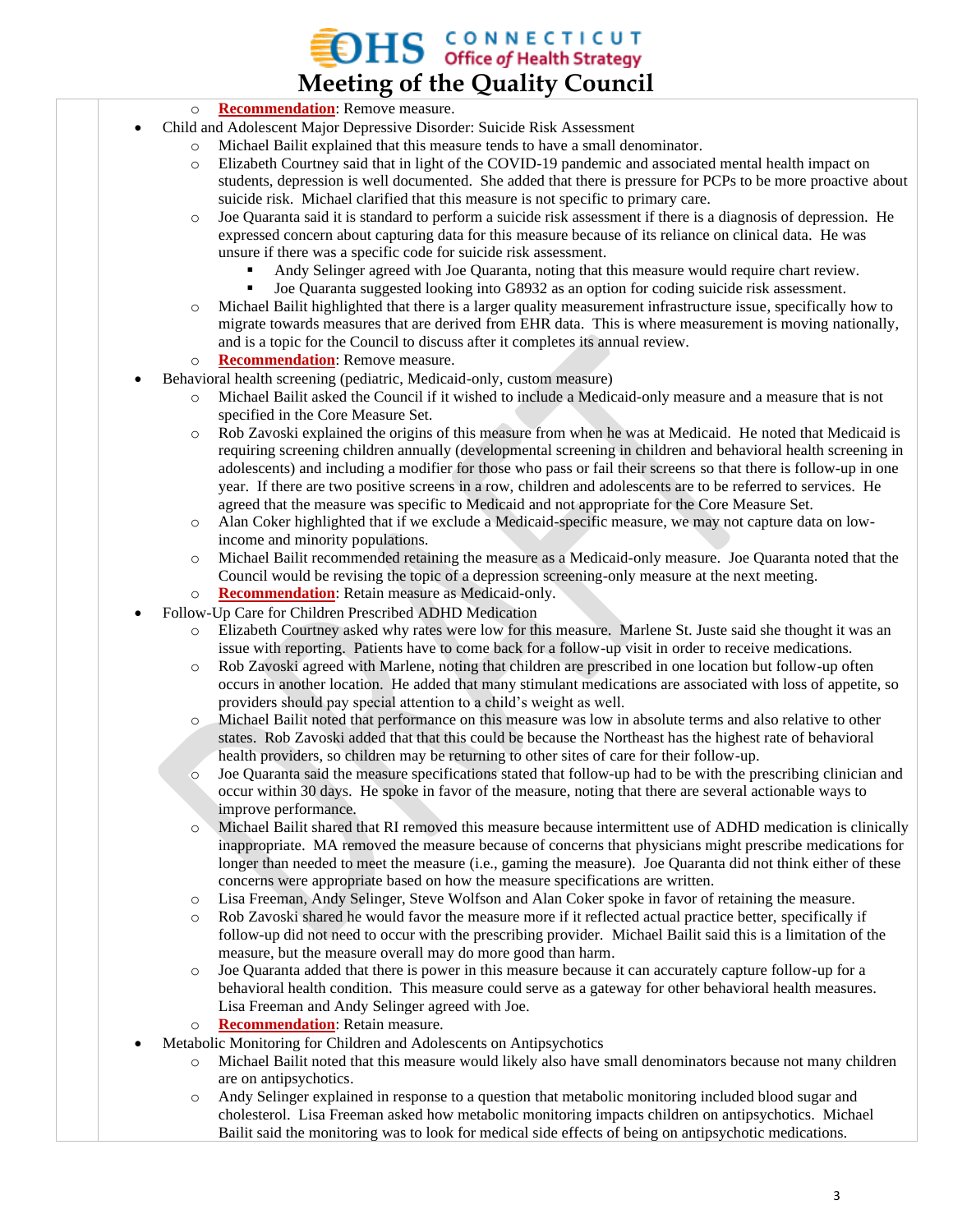## $\sum$  HS  $\sum$  C O N N E C T I C U T **Meeting of the Quality Council**

- o Andy Selinger spoke against the measure, stating that there were better measures available. Karin Haberlin agreed with Andy and asked whether there was a parallel measure for adults, noting that adults with behavioral health diagnoses tend to die 20-25 years earlier than the general population and metabolic disorders are a part of that. Michael Bailit shared that such a measure would be more appropriate for DSS rather than for commercial and Medicaid populations combined.
- o Rob Zavoski said the side effects of antipsychotic medications are potentially lifelong and dire, adding that children rapidly gain weight and can become morbidly obese. Andy Selinger confirmed that these prescribing activities are done by psychiatrists, but the metabolic monitoring can occur elsewhere. Rob noted that providers often assume a different provider is monitoring, and in the end no one is monitoring.
- o Joe Quaranta said this measure addressed a high-risk, underserved group. He spoke in favor of this measure because it could draw attention to an important population.
- o Michael Bailit reminded the Council that the purpose of the Core Measure Set was to create alignment in measures in use in contracts by insurers and providers. He asked Joe Quaranta if he would use this measure in such context. Joe said he would not because of denominator issues, but he would use it for monitoring at a statewide level.
- o Susannah Bernheim highlighted that many measures are narrow in scope, but touch upon behavioral health access for children, which is important. She asked if it was possible to highlight this as an issue in the gaps analysis and research if there is another measure that has a larger denominator.
- Michael Bailit observed that there is a broader issue, which is that there are defined subpopulations that have significant burden of illness and lots of health risks, but for which denominators tend to be quite small when applied at the provider organization level. As a result, these populations are often left out of measure sets. Susannah added that this measure could be added to the measure set, but DSS would be the only payer one who ends up using the measure.
- Rob Zavoski noted that the measure is asking PCPs and psychiatry to communicate about key health issues. There is a narrow opportunity to meaningfully improve health outcomes. He shared that this was "lowhanging fruit." Brad Richards agreed with Rob, noting that there were not better measures currently available.
- o **Recommendation**: Retain measure.
- Medication Management for People with Asthma
	- Michael Bailit explained that because the measure had been retired by NCQA, the Council could not continue to use it. He described an alternative, similar measure in use by NCQA – Asthma Medication Ratio.
	- o Rob Zavoski expressed concern about Asthma Medication Ratio for children because children are dispensed controller medications for home, but obtain rescue medications for multiple locations (e.g., school, home). As a result, it appeared as if children were overusing rescue medications even if they were actually being wellprepared. He added that the measure was okay for adults. Joe Quaranta expressed agreement with Rob.
	- o Rohit Bhalla shared that he did not like that the measure looked at dispensed medications.
	- o Tiffany Donelson agreed that this may not be the perfect measure, but highlighted that uncontrolled asthma frequently happens in children in color. She asked if there was an alternative measure to consider. Michael noted that available asthma measures have been a persistent source of frustration for many measure selection bodies across the country. He said Asthma Medication Ratio has been adopted most often, despite misgivings. He asked if the limitations were so profound so as not to include the measure.

o Joe Quaranta, reading from the specifications, noted that if multiple inhalers were prescribed on the same day, it only counted as one event. He said this might help address some of the concerns Rob Zavoski had raised. Joe spoke in favor of retaining the measure, despite its limitations given the importance of asthma. Marlene St. Juste said she agreed with Joe.

- o Rob Zavoski said that he had been swayed by Tiffany, with the caveat that performance rates for children may be worse than reality.
- o **Recommendation**: Drop Medication Management for People with Asthma.
- o **Recommendation**: Add Asthma Medication Ratio.
- Comprehensive Diabetes Care: HbA1c Poor Control (>9.0%)
	- o Michael shared this measure is in wide use nationally and in Connecticut, and diabetes is a state health priority. He recommended retaining the measure.
	- $\circ$  Joe asked if HbA1c Control (<8.0%) was in the measure set. Michael said states typically gravitate towards >9.0% because of concerns associated with excessive HbA1c control in some subpopulations.
	- o **Recommendation**: Retain measure.

**5. Gaps Analysis of the Core Measure Set Michael Bailit** Michael introduced the purpose of the gaps analysis, which is to consider whether the Core Measure Set is representative and balanced as it relates to domain, condition, measure type, data source, population and alignment with the Council's measure selection criteria. He summarized the gaps Bailit Health had identified in the Core Measure set, which included equity (inclusive of infant mortality and low birthweight racial gap, lead screening), oral health, hospital/inpatient care (inclusive of